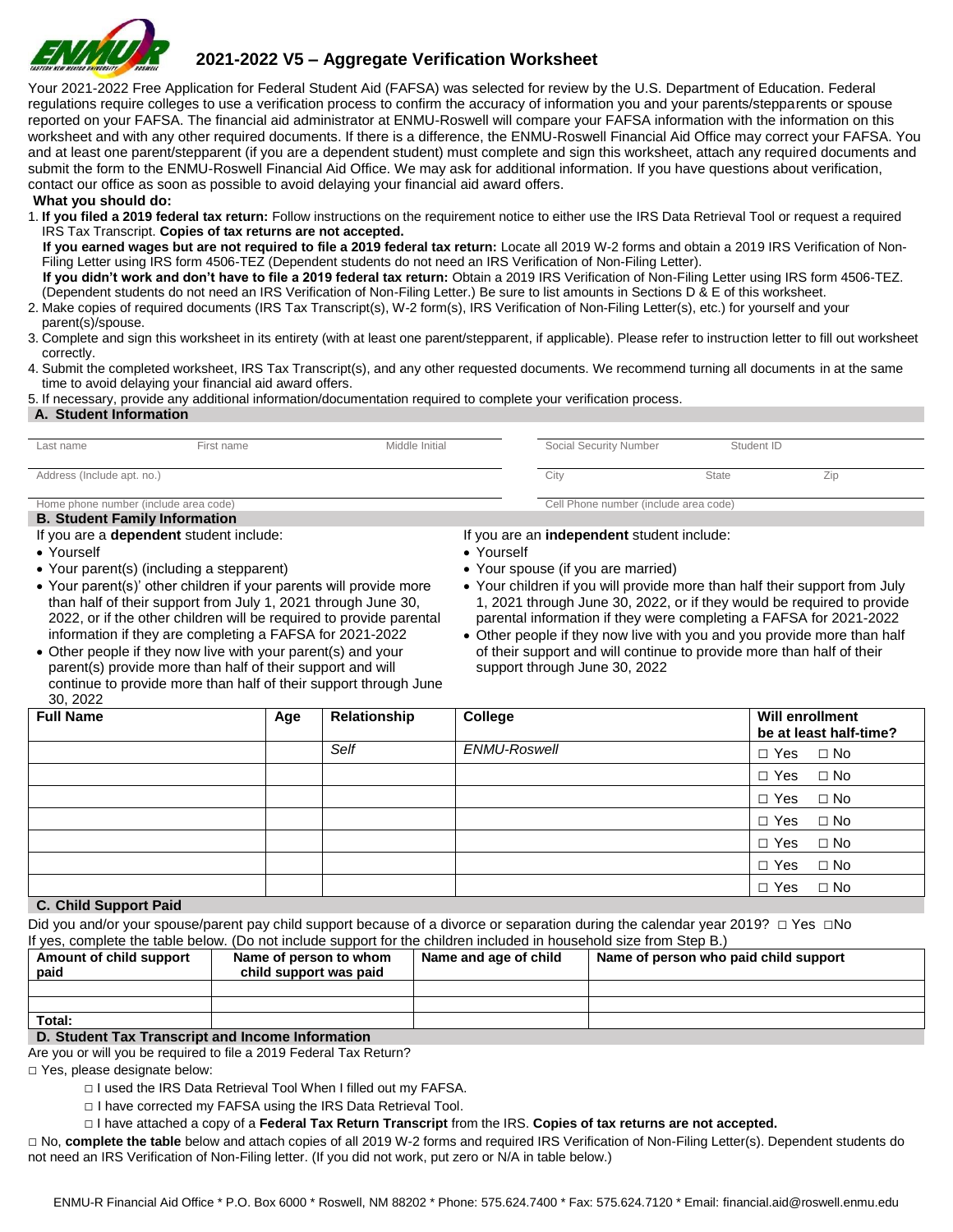**Source of income** (fill out only if you **did not** file taxes) **Amount earned in 2019** (if no earning, write 0)

**Total:** 

# **E. Spouse/Parent Tax Transcript and Income Information**

Are you or will you be required to file a 2019 Federal Tax Return?

□ Yes, please designate below:

- □ I used the IRS Data Retrieval Tool When I filled out my FAFSA.
- □ I have corrected my FAFSA using the IRS Data Retrieval Tool.

## □ I have attached a copy of a **Federal Tax Return Transcript** from the IRS. **Copies of tax returns are not accepted.**

□ No, complete the table below and attach copies of all 2019 W-2 forms and required IRS Verification of Non-Filing Letter(s). Dependent students do not need an IRS Verification of Non-Filing letter. (If you did not work, put zero or N/A in table below.)

| TIOL HEED OF HYA III LADIE DEIDW.)                                       |                                                       |  |  |  |
|--------------------------------------------------------------------------|-------------------------------------------------------|--|--|--|
| <b>Source of income</b> (fill out only if you <b>did not</b> file taxes) | <b>Amount earned in 2019</b> (if no earning, write 0) |  |  |  |
|                                                                          |                                                       |  |  |  |
|                                                                          |                                                       |  |  |  |
| Total:                                                                   |                                                       |  |  |  |

## **F. Additional Financial Information**

Answer every item. If answering yes to any item, be sure to write annual amount for 2019 for that item.

| Types of taxable income                                                                                                                                                                                                                                                                                                                                                                                                             | <b>Student</b>                       | <b>Parent/Spouse</b>                 |
|-------------------------------------------------------------------------------------------------------------------------------------------------------------------------------------------------------------------------------------------------------------------------------------------------------------------------------------------------------------------------------------------------------------------------------------|--------------------------------------|--------------------------------------|
| Need Based Employment Program Earnings: Only list federal work-study, and earning portions of<br>fellowships and assistantships received during 2019.                                                                                                                                                                                                                                                                               | $\Box$ No<br>$\Box$ Yes<br>Amount:   | $\sqcap$ Yes<br>$\Box$ No<br>Amount: |
| Student Grant and Scholarship Aid: Americorps benefits, grant and scholarship portions of<br>fellowships and assistantships during 2019 and reported as adjusted gross income. Do not include Pell<br>Grant or Federal SEOG Grant.                                                                                                                                                                                                  | $\Box$ Yes<br>$\Box$ No<br>Amount:   | $\sqcap$ Yes<br>$\Box$ No<br>Amount: |
| Combat Pay or Special Combat Pay: Taxable amount received during 2019 and reported as adjusted<br>gross income.                                                                                                                                                                                                                                                                                                                     | $\Box$ Yes<br>$\Box$ No<br>Amount:   | $\sqcap$ Yes<br>$\Box$ No<br>Amount: |
| <b>Types of untaxed income</b>                                                                                                                                                                                                                                                                                                                                                                                                      |                                      |                                      |
| Tax Deferred Pensions: W-2 boxes 12a-d (Codes D-H and S only)                                                                                                                                                                                                                                                                                                                                                                       | $\Box$ No<br>$\sqcap$ Yes<br>Amount: | $\Box$ No<br>$\sqcap$ Yes<br>Amount: |
| Child Support Received: List the amount of child support received during 2019.                                                                                                                                                                                                                                                                                                                                                      | $\Box$ Yes<br>$\Box$ No<br>Amount:   | $\sqcap$ Yes<br>$\Box$ No<br>Amount: |
| Military/Clergy Allowance: BAS (Basic Allowance for Subsistence); not housing.                                                                                                                                                                                                                                                                                                                                                      | $\square$ No<br>□ Yes<br>Amount:     | ⊟ No<br>$\sqcap$ Yes<br>Amount:      |
| VA Non-Educational Benefits: Includes disability, death pension, DIC                                                                                                                                                                                                                                                                                                                                                                | $\Box$ No<br>$\Box$ Yes<br>Amount:   | $\sqcap$ Yes<br>$\Box$ No<br>Amount: |
| Other Untaxed Income: Can include Worker's Compensation, disability, etc. Don't include student aid,<br>earned income credit, additional child tax credit, welfare payments, untaxed SSI payments, etc.                                                                                                                                                                                                                             | $\Box$ No<br>$\Box$ Yes<br>Amount:   | $\sqcap$ Yes<br>$\Box$ No<br>Amount: |
| <b>Other Non-Reported Money:</b> Money received or paid on your behalf (e.g. bills), not reported<br>elsewhere on this form. This includes money you received from a parent whose financial information is<br>not reported on this form and not part of a legal child support agreement. If you are an independent<br>student and did not work or use your financial aid from 2019 to live on. Enter the annual amount<br>received. | $\Box$ Yes<br>$\Box$ No<br>Amount:   | $\sqcap$ Yes<br>$\Box$ No<br>Amount: |

#### **G. Statement of Educational Purpose**

I certify that I, \_\_\_\_\_\_\_\_\_\_\_\_\_\_\_\_\_\_\_\_\_\_\_\_\_\_\_\_\_\_\_\_\_\_, am the individual signing this Statement of Educational Purpose and that the Federal

(Student's name)

student financial assistance I may receive will only be used for educational purposes and to pay the cost of attending ENMU- Roswell for 2021-2022.

| Student Signature                                     |                                                                                                                |      | <b>ENMU-R Student ID</b> |                                                            |
|-------------------------------------------------------|----------------------------------------------------------------------------------------------------------------|------|--------------------------|------------------------------------------------------------|
|                                                       | H. Notary's Certificate of Acknowledgment (if submitted by mail)                                               |      |                          |                                                            |
|                                                       | State of _______________City/County of ________________On ______________, before me, ________________________, |      |                          |                                                            |
|                                                       | Name of Signer                                                                                                 | Date |                          | Notary Name<br>Type of Government-Issued Photo ID Provided |
|                                                       | To be the above-named person who signed the foregoing instrument.                                              |      |                          |                                                            |
| Witness my hand and official seal<br>Notary Signature |                                                                                                                |      |                          |                                                            |
|                                                       | My commission expires on _______________<br>Date                                                               |      |                          |                                                            |
|                                                       | I. School Certification (if submitted in person)                                                               |      |                          |                                                            |
|                                                       | Name of School Official                                                                                        |      |                          | Signature of School Official                               |

Type of Government-Issued Photo ID Provided Date